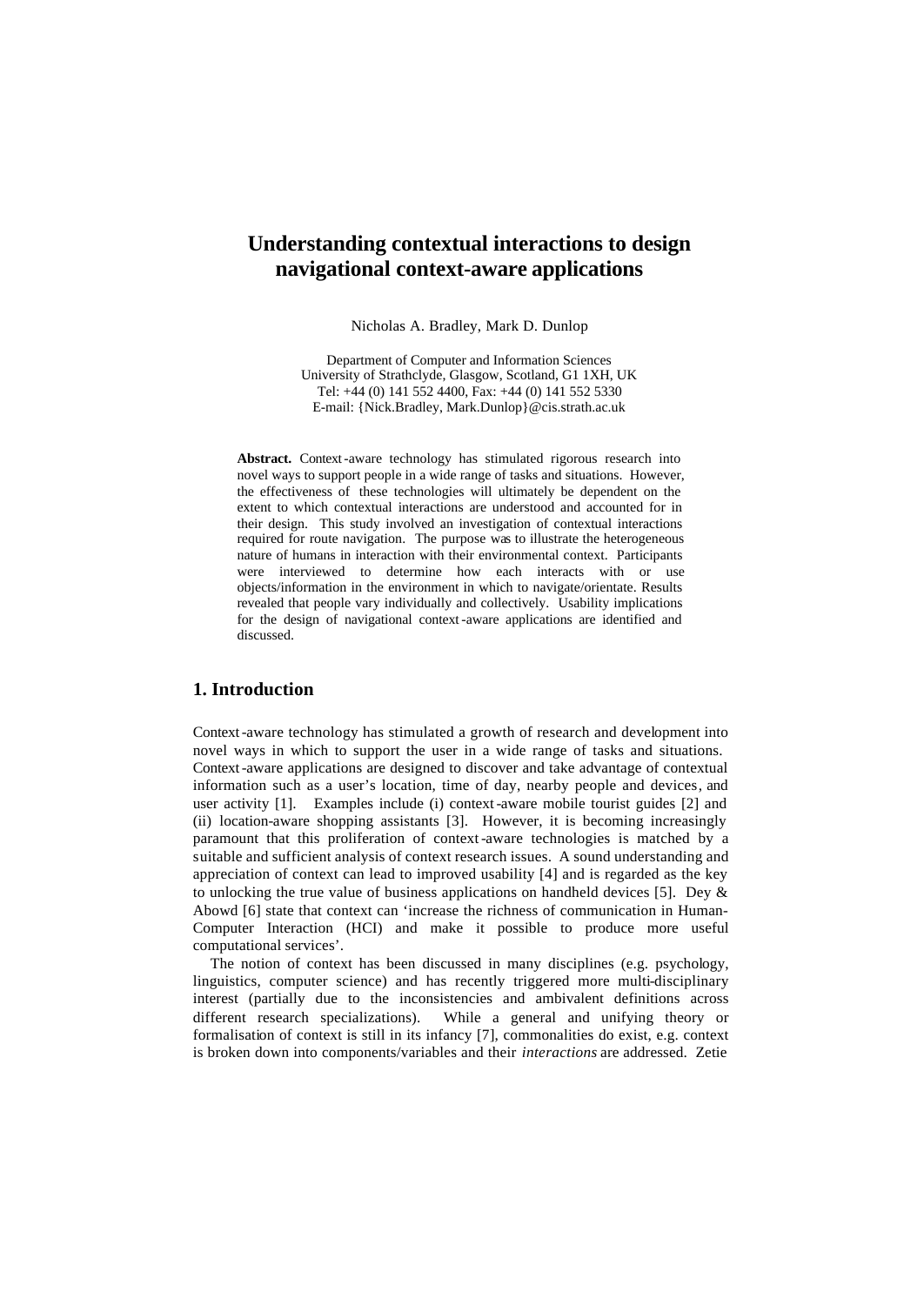[5] emphasizes the importance of understanding contextual interactions and explains that task analysis is critical for a suitable assessment.

This study involved an investigation of contextual interactions required for route navigation on foot. A preliminary study revealed that existing navigational locationaware applications (e.g. PocketMap City Guide) use a generic representation of contextual information (i.e. same types of information for all users). Our purpose was to illustrate through a series of interviews the heterogeneous nature of users in interaction with their environmental context. The study hypothesis is that people vary *individually and collectively in their use of surrounding environmental objects/information to navigate.* It is anticipated that this will have an impact on usability design requirements for navigational context-aware applications.

### **2. Methodology**

After a pilot study of four participants, the main interview study was finalised and consisted of 24 participants (12 males and 12 females). Four participants (2 males and 2 females) fell into each of the six age categories: 18 or under, 19-25, 26-35, 36- 45, 46-65, and 66 or over. All participants were resident in Greater Glasgow and their professions ranged from school pupils to a retired lecturer. The interview study was comprised of three parts:

- *1. Pre-interview questionnaire*: Information on participants' personal details, familiarity with Glasgow centre and knowledge of context-aware computing.
- *2. Interview:* The main interview consisted of four destinations that participants had to describe how to reach on foot. Two destinations were described verbally and two in writing.
- *3. Post-interview questionnaire*: Information on participants' opinions on the importance of different types of contextual information for route navigation, design issues relating to usability and their mobile needs/requirements.

For part 2, well known destinations and a suitable starting point were chosen. The selection criteria were that each destination must be a similar distance from the starting point (approx. 10 minutes), and in different directions. The order by which participants were presented with each destination was randomised and the verbal/written order was alternated (with an equal balance of those who had to write first with those who had to verbalise first). Each interview was recorded in fu ll.

In line with techniques used for verbal protocol analysis [8], participants' descriptions from part 2 involved a subjective categorization of different types of contextual information into nine categories: *directional* (e.g. left/right, north/south), *structural* (e.g. road, monument, church), *textual-structural based* (e.g. Border's bookshop, Greave Sports), *textual-area/street based* (e.g. Sauchiehall St., George Sq.), *environmental* (e.g. hill, river, tree), *numerical* (e.g. first, second, 100m), *descriptive* (e.g. steep, tall), *temporal/distance based* (e.g. walk until you reach… or just before you get to…), and *sensory* (smell/hearing/ touch) (e.g. sound of go-kart engines while passing ScotKart Centre or smelling hops near a brewery). Accumulated scores were calculated each time a participant mentioned/wrote a word/phrase relating to one of the listed contextual categories.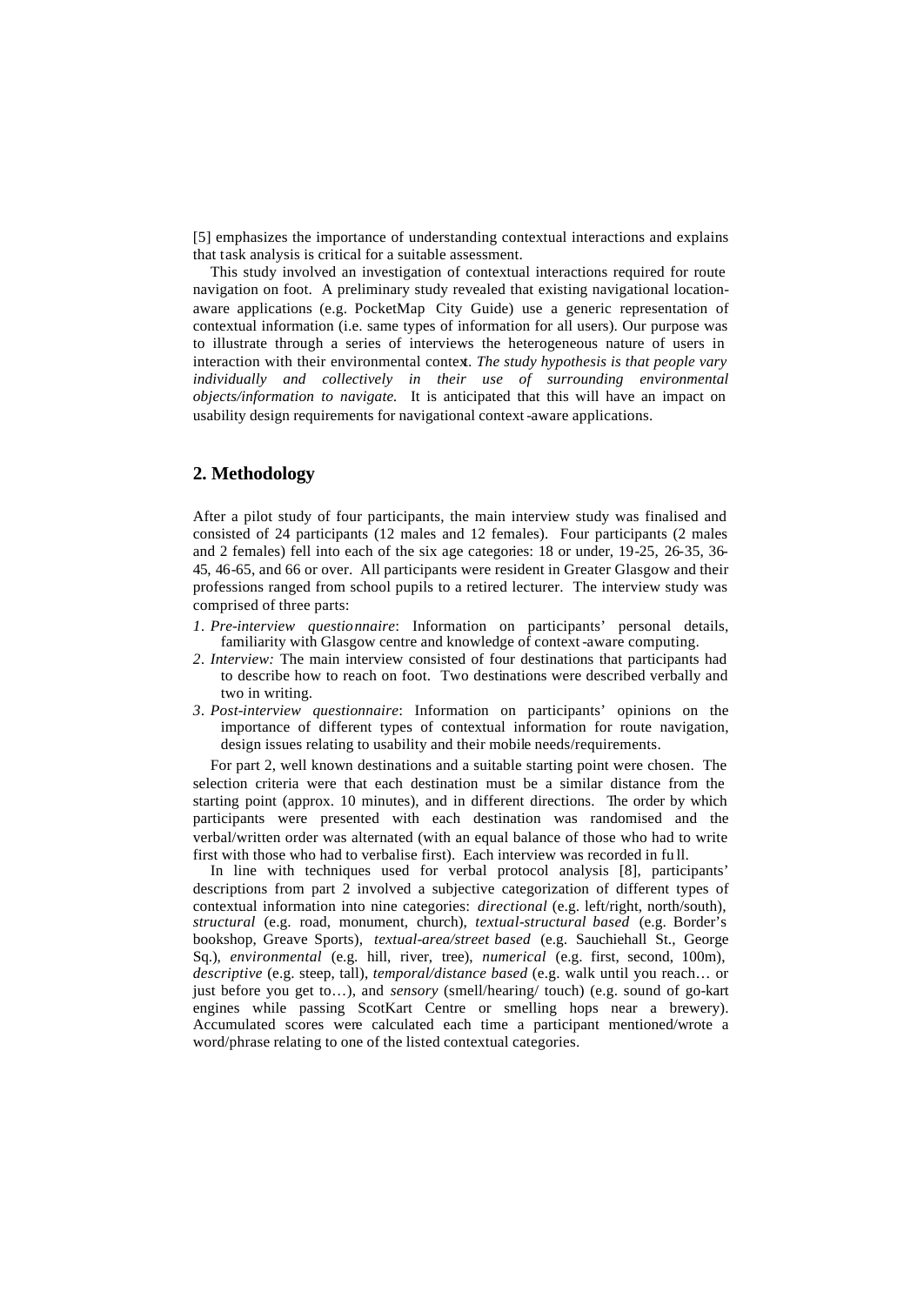# **3. Results**

The results of the interview study are represented in figures 1-6.



**Fig. 1. & Fig. 2.** Use of contextual information between the sexes and ages





**Fig. 3.** Number of contextual categories in total for each group by age and sex



**Fig. 4.** The use of contextual information for written and verbal descriptions



**Fig. 5.** Participants' opinions on the importance **Fig. 6.** Participants' opinions on usability issuesof contextual information

The use of different types of linguistic contextual categories between written and verbal descriptions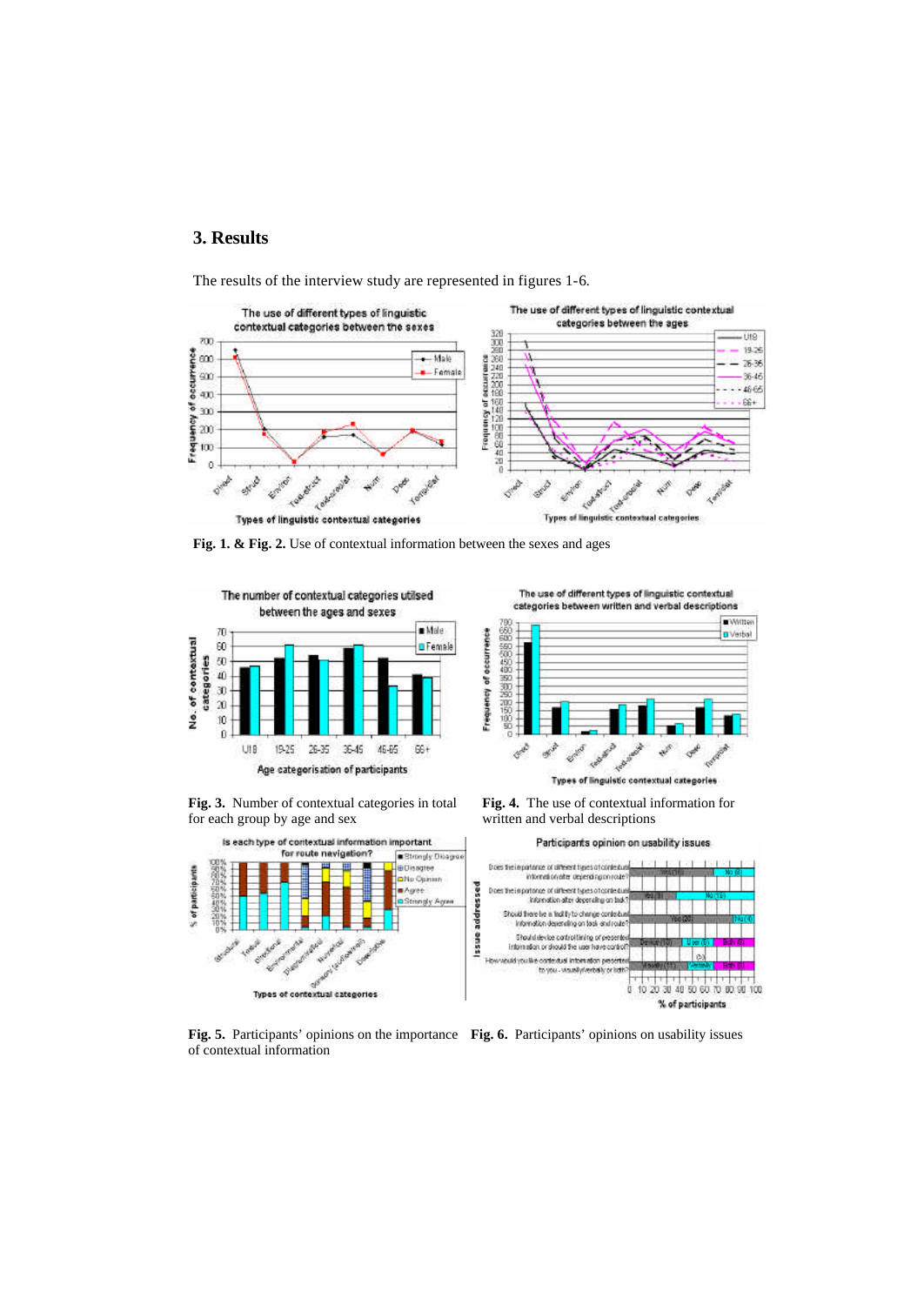The key findings from graphs 1-6 are:

- ?? There is little difference between sexes in use of different types of linguistic contextual categories (Figure 1). Though, female participants used marginally more textual-structural and textual-area/street based information, whereas males used slightly more directional and structural information.
- ?? The age groups 26-35, 36-45, 46-65 and 66+ all used more textual-area/street based information in comparison to textual-structural information (Figure 2). However, this trend was reversed for age groups under 18 and 19-25.
- ?? Participants over 18 but under 45 used significantly more contextual information than those over 45 (Figure 2) (1% sig-level on 2-tail independent t-test,  $t = 7.4$ , df  $= 38$ ). This is further illustrated in Figure 3 where the under-18s, 46-65s and over 66s used less contextual categories than the others. Under-18s were not significantly different from over 45s.
- ?? More words/phrases from each type of contextual category were used for verbal descriptions in comparison to written descriptions (Figure 4) (1% sig-level, 2-tailed correlated t-test,  $t = 4.01$ ,  $df = 23$ ).
- ?? Most participants either agreed or strongly agreed that structural (100%), textual (100%), directional (100%), diagrammatic (71%), numerical (63%) and descriptive (88%) are important for route navigation (Figure 5). Whereas most participants disagreed or strongly disagreed that environmental (54%) and sensory (58%) contextual information were important.
- ?? Most participants (83%) would desire a facility to change the type of presented contextual information (Figure 6). Most participants (42%) would prefer the device to dictate when new contextual information should be presented (Figure 6). Also, most participants (46%) desire contextual information to be presented visually.

## **4. Discussion & Conclusions**

The results support the original hypothesis that people will vary individually and collectively in their use of contextual information to navigate/orientate. Figure 2 illustrates significant differences between ages, the mo st noticeable being a greater use of textual-structural information than textual-area/street based information by the younger age groups (under 25s). Although the explanation for this trend is outwith the scope of the study, possible reasons could be differences in social behaviour, or that with time, people's geographic knowledge increases enabling a more concise description using mainly street names (textual-street based information).

The results demonstrate how each participant's contextual descriptions of the environment are unique, and so indicates support for allowing the user to tailor presented information for his/her own needs; a view supported by 83% of participants (Figure 5). Structural, textual and directional were viewed to be important for route navigation by all participants, but there were differences of opinion for other categories. While environmental and sensory information were rated low, there may be situations were this would change (e.g. we are currently repeating the study for visually impaired people).

In line with Dey [4], the results also emphasise the need to understand contextual interactions in order to maximise usability. There were differences in information